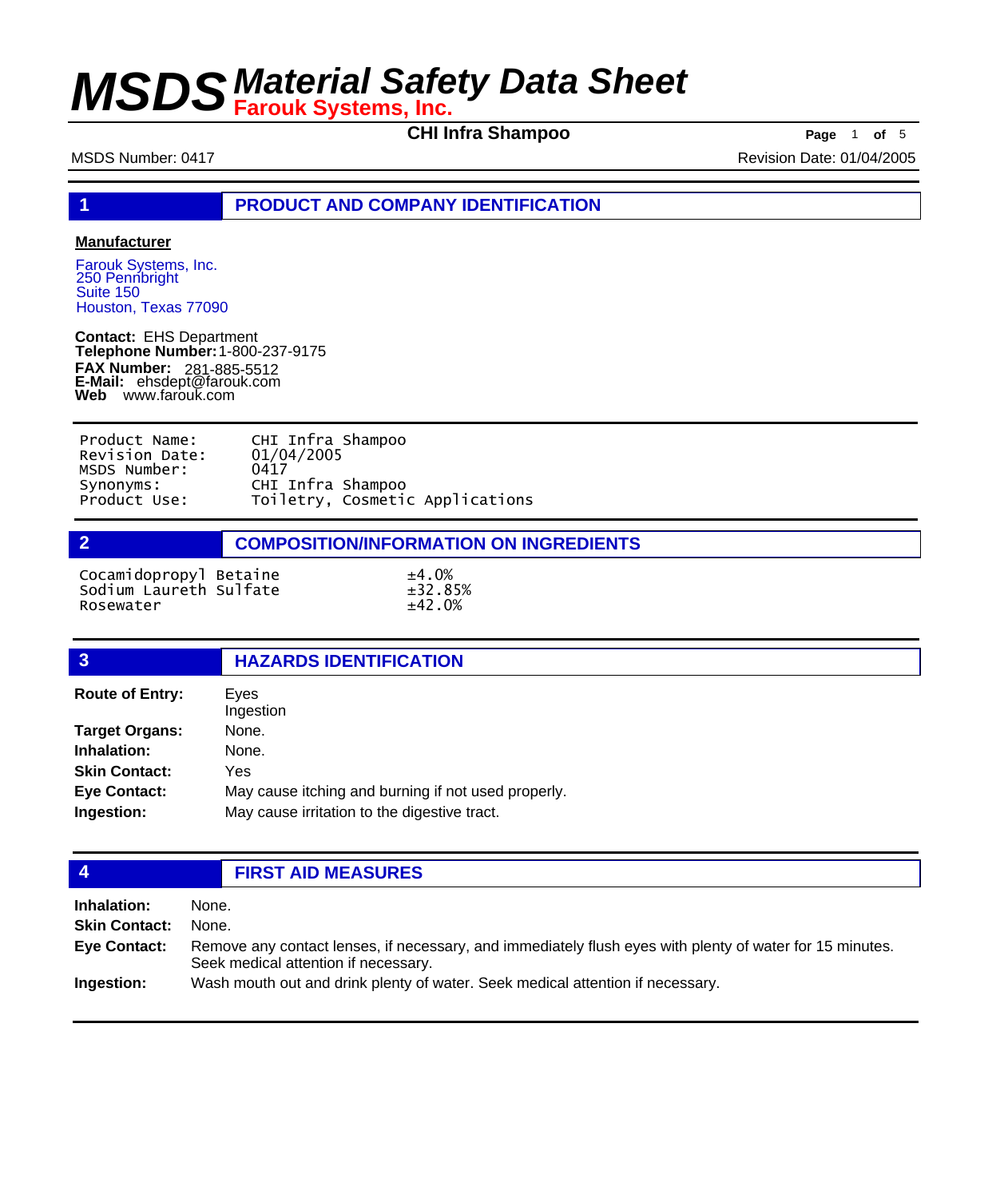**CHI Infra Shampoo Page** <sup>2</sup> **of** <sup>5</sup>

MSDS Number: 0417 **Revision Date: 01/04/2005** Revision Date: 01/04/2005

**5 FIRE FIGHTING MEASURES**

FLASHPOINT AND METHOD: Not applicable. FLAMMABLE LIQUIDS: None. AUTO IGNITION TEMP: None FLAMMABLE CLASS: None. BURNING RATE OF SOLID: Not available GENERAL HAZARDS: Evacuate personnel downwind of fire to avoid inhalation of fumes and smoke. EXTINGUISHING METHODS: Chemical type foam, CO2(Carbon Dioxide), Dry Chemical, Water Fog HAZARDOUS COMBUSTION PRODUCTS: None. FIRE FIGHTING PROCEDURES: This product is not flammable.However, hazardous decomposition and combustion products may be formed in a fire situation. Cool exposed containers with water spray to prevent overheating.

FIRE FIGHTING EQUIPMENT: Respiratory and eye protection are required for fire fighting personnel. Full protective equipment (Bunker Gear) and self contained breathing apparatus (SCBA) should be used for all indoor fires and significant outdoor fires. For small outdoor fires, which may be easily extinguished with a portable fire extinguisher, use of a SCBA may not be needed.

## **6 ACCIDENTAL RELEASE MEASURES**

SMALL SPILL: When a spill occurs, use absorbent material on the substance. Dispose of the material according to all local, state and federal regulations. Always use an absorbent material when cleaning up a spill.

ENVIRONMENTAL PRECAUTIONS: Avoid run-off or release into sewers, stormdrains and waterways.

GENERAL PRECAUTIONS: Remove containers away from flammable materials.

## *HANDLING AND STORAGE*

Use appropriate personal protective equipment as specified in Section 8. Handle in a manner consistent with good household/personal techniques and practices. **Handling Precautions:** Keep containers/bottles securely sealed when not in use. Store in cool/dry conditions that do **Storage Requirements:**

not exceed room temperature. Try to store product in temperatures between 40°F to 90° F.

## **8 EXPOSURE CONTROLS/PERSONAL PROTECTION**

| <b>Engineering Controls:</b> | These recommendations provide general guideance for handling this product safely. Because<br>specific use conditions may vary, safety procedures should be developed for each specific<br>application of this product. When developing procedures, always consider potential waste,<br>disposal and personal safety issues. |  |
|------------------------------|-----------------------------------------------------------------------------------------------------------------------------------------------------------------------------------------------------------------------------------------------------------------------------------------------------------------------------|--|
| <b>Protective Equipment:</b> | EYES AND FACE: For reasonable foreseeable uses of this product, eye and face protection is not<br>reauired.<br>SKIN: For reasonable foreseeable uses of this product, skin protection is not required.<br>RESPIRATORY: For reasonable foreseeable uses of this product, respiratory protection is not<br>required.          |  |
|                              | EXPOSURE GUIDELINES: Overexposure is unlikely. Since all parameters cannot be foreseen, the<br>use of engineering controls to reduce exposure may be necessary.                                                                                                                                                             |  |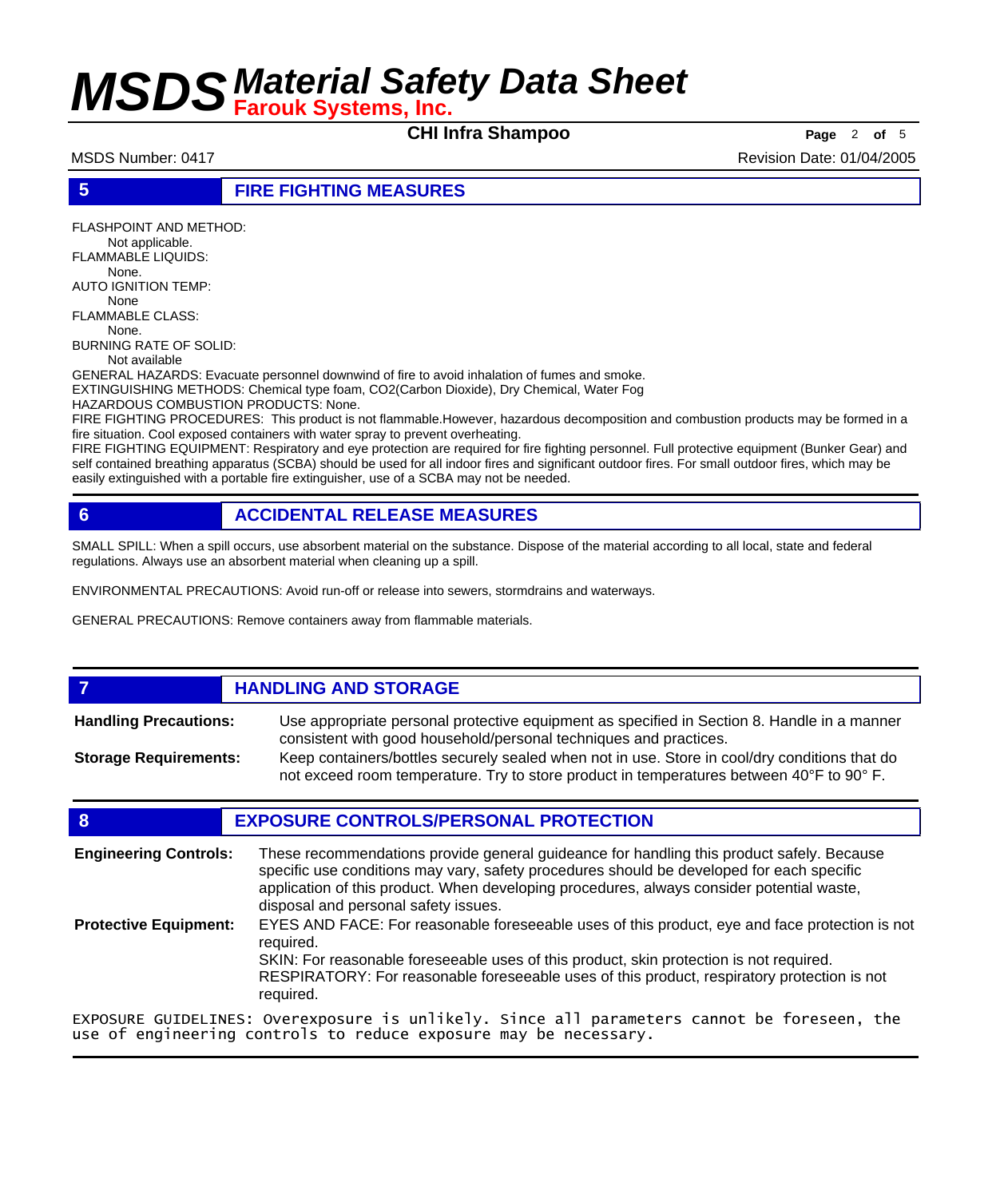**CHI Infra Shampoo Page** <sup>3</sup> **of** <sup>5</sup>

MSDS Number: 0417 **Revision Date: 01/04/2005** Revision Date: 01/04/2005

### **9 PHYSICAL AND CHEMICAL PROPERTIES**

**Appearance:** White creamy liquid **Physical State:** Liquid **Odor:** Odorless **pH:** N/A **Vapor Pressure:** N/A **Vapor Density:** N/A

**Boiling Point:** 212 °F **Freezing/Melting Pt.:** N/A **Solubility:** Soluble in water. **Spec Grav./Density:** 1.0

| 10                                            | <b>STABILITY AND REACTIVITY</b>           |
|-----------------------------------------------|-------------------------------------------|
| Stability:                                    | YES                                       |
| <b>Conditions to avoid:</b>                   | Extreme temperatures.                     |
| Materials to avoid (incompatability):         | Keep away from strong oxidizing material. |
| Hazardous Decomposition products: None known. |                                           |
| <b>Hazardous Polymerization:</b>              | Will Not Occur.                           |

### **11 TOXICOLOGICAL INFORMATION**

ACUTE: DERMAL LD50: Not available. ORAL LD50: Not available. INHALATION LC50: Not available. EYE EFFECTS: This product may cause irritation to eyes if not used under normal conditions. TARGET ORGANS: NONE. SENSITIZATIONS: Not available. CARCINOGENICITY: IARC: Listed by IARC - No. NTP: Listed by NTP - No. OSHA: Listed by OSHA - No.

MUTAGENICITY: Not available. REPRODUCTIVE EFFECTS: None. TERATOGENIC EFFECTS: Not available.

## **12 ECOLOGICAL INFORMATION**

ENVIRONMENTAL DATA: Not available. ECOTOXICOLOGICAL INFO: Not available. DISTRIBUTION: Not available. CHEMICAL FATE INFO: Not available.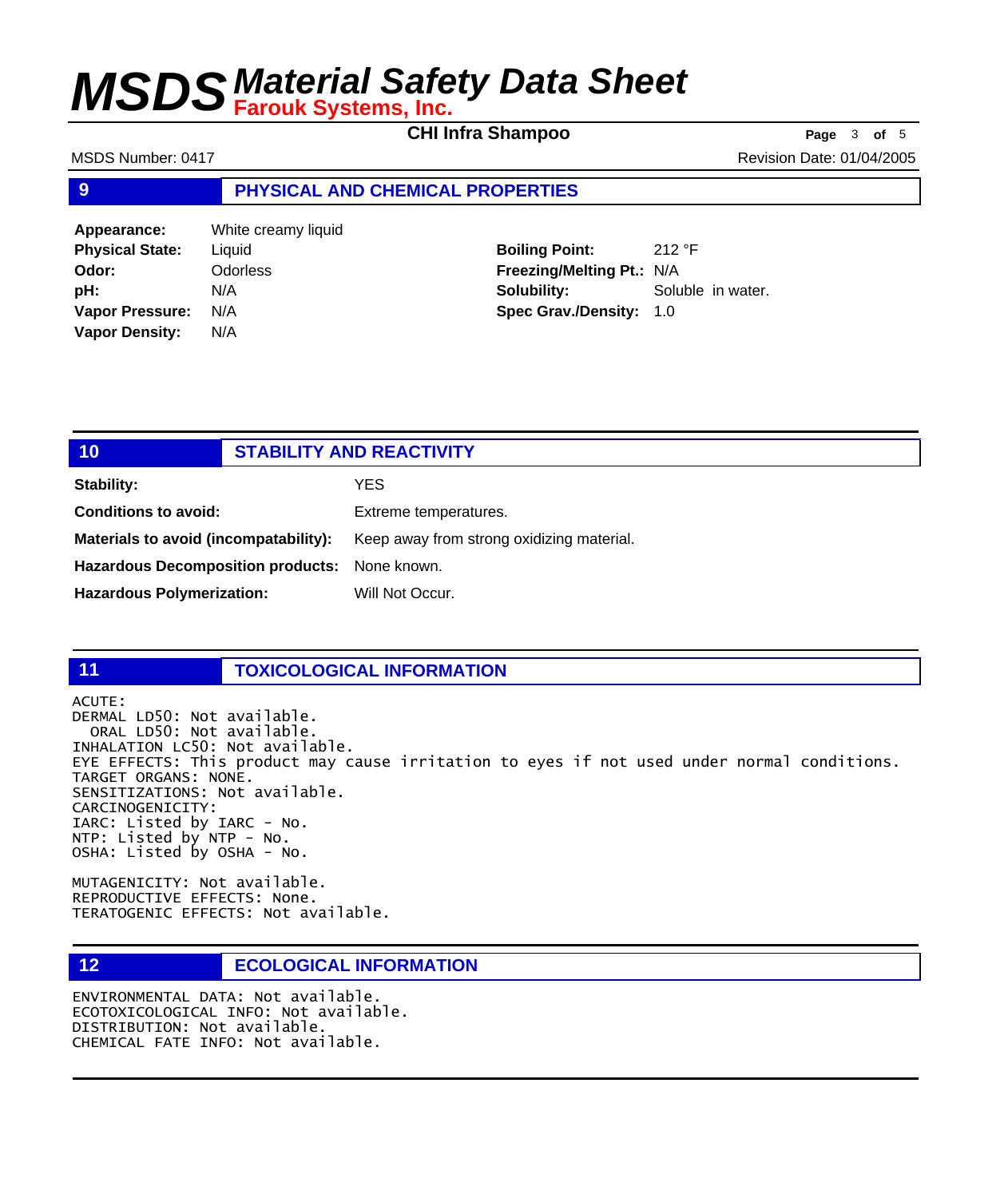**CHI Infra Shampoo Page** <sup>4</sup> **of** <sup>5</sup>

MSDS Number: 0417 **Revision Date: 01/04/2005** Revision Date: 01/04/2005

### **13 DISPOSAL CONSIDERATIONS**

US EPA Waste Number and Descriptions:

DISPOSAL METHOD: Controlled release of diluted product into a biological wastewater treatment plant. COMPONENT WASTE NUMBER: No EPA Waste Numbers are applicable for this product's components. DISPOSAL INSTRUCTIONS: Dispose of waste material according to local, state and federal rules and regulations.

**14 TRANSPORT INFORMATION**

This product is not regulated as a hazardous material by the United States (DOT) or Canadian (TDG) transportation regulations.

DOT CLASSIFICATION: Shipping Name: CHI Infra Shampoo. Class: None. Non-regulated, non-hazardous

IMDG CLASSIFICATION: Shipping Name: CHI Infra Shampoo. Class: None. Non-regulated, non-hazardous

IATA CLASSIFICATION: Shipping Name: CHI Infra Shampoo. Class: None. Non-regulated, non-hazardous

1-800-424-9300 1-703-527-3887 CHEMTREC

Outside the United States

## **15 REGULATORY INFORMATION**

UNITED STATES: SARA TITLE III (Superfund Amendments and Reauthorization Act) 311/312 HAZARD CATEGORIES Fire: No. Pressure Generating: No. Reactivity: No. Acute: No. 313 REPORTABLE INGREDIENTS: Not applicable. TITLE III NOTES: None. CERCLA(Comprehensive Response, Compensation, and Liability Act) CERCLA RQ: None. TSCA(Toxic Substance Release Act) TSCA REGULATORY: All ingredients are listed in the TSCA Inventory. CANADA: WHMIS(WORKER HAZARDOUS MATERIAL INFORMATION SYSTEM) This product is WHMIS controlled. CANADIAN INGREDIENT DISCLOSURE LIST: Sodium Laureth Sulfate. CANADIAN ENVIRONMENTAL PROTECTION ACT: All intentional ingredients are listed on the DSL(Domestic Substance List).

EUROPEAN COMMUNITY: EU REGULATORY: All intentional ingredients are listed on the European's EINECS Inventory. STATE REGULATIONS: Not available. LOCAL REGULATIONS: Not available.